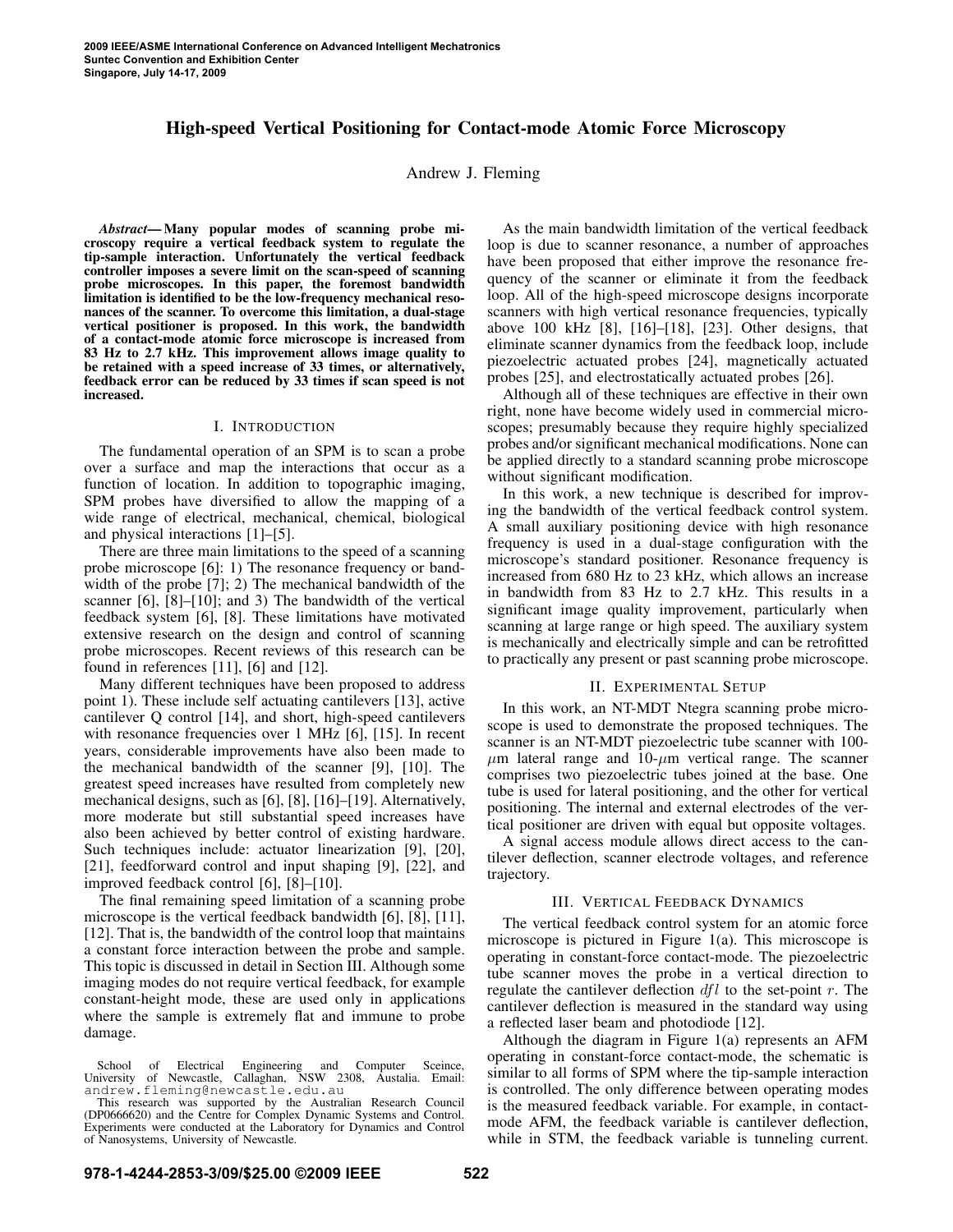

(a) Standard vertical feedback control loop





(b) Frequency response of the standard vertical positioning system  $G_{dV_s}$  measured from the applied voltage  $V_s$  to the cantilever deflection  $dfl$ 

(c) Loop gain of the vertical feedback loop with an integral controller of gain  $\alpha$ =190. The closed-loop bandwidth is 83 Hz.

Fig. 1. **Standard vertical feedback control system**. (a) Schematic Diagram, (b) open-loop frequency response and (c) loop-gain.

Other feedback variables include the cantilever oscillation magnitude in tapping-mode AFM and the fiber oscillation magnitude in scanning near-field optical microscopy. All of these modes share the same feedback system but with different feedback variables or methods of detection.

The vertical feedback control system in Figure 1(a) comprises the set-point summing junction, the controller  $C(s)$ and the driving amplifiers, which in this case are connected to the internal and external tube electrodes. The controller  $C(s)$  is most commonly an integral controller, i.e.,

$$
C(s) = \frac{\alpha}{s} \tag{1}
$$

Integral controllers are popular as they are simple to implement, provide good regulation of tip-sample interaction at low frequencies, and are easily adjustable. Ease of tuning is a necessity as the feedback system must accommodate multiple SPM modes and cope with a wide range of probes and samples.

From a control perspective, the plant under consideration consists of all dynamics between the control voltage  $V_s$  and the measured deflection  $dfl$ . This encompasses the amplifier dynamics, the scanner and cantilever mechanics and the tipsample interaction. This system is denoted  $G_{dV_s}$ , where

$$
G_{dV_s}(s) = \frac{dfl(s)}{V_s}.
$$
\n(2)

Although the system  $G_{dV_s}$  cannot be measured in openloop, it is straight-forward to do so in closed-loop. This is achieved by first approaching the probe to the sample, then drastically reducing the gain of the integral controller  $\alpha$ until the controller only maintains the correct DC operating point. The dynamic frequency response of  $G_{dV_s}$  can then be measured directly by applying an excitation to  $V_{mod}$ . The experimental response of  $G_{dV_s}$  is plotted in Figure 1(b). The response is essentially flat from DC to 680 Hz where the first resonance frequency of the scanner occurs. The resonance at 680 Hz is the first lateral bending mode of the scanner coupled into the vertical response. Following is the second lateral bending mode, then a dense collection of modes including torsional modes and the first piston mode [27].

From the frequency response in Figure 1(b) it is clear that  $G_{dV_s}$  is an extremely complicated system. It contains the mechanical scanner dynamics, the tip-sample interaction and the dynamics of the driving and sensing electronics. However, from a control perspective, there are essentially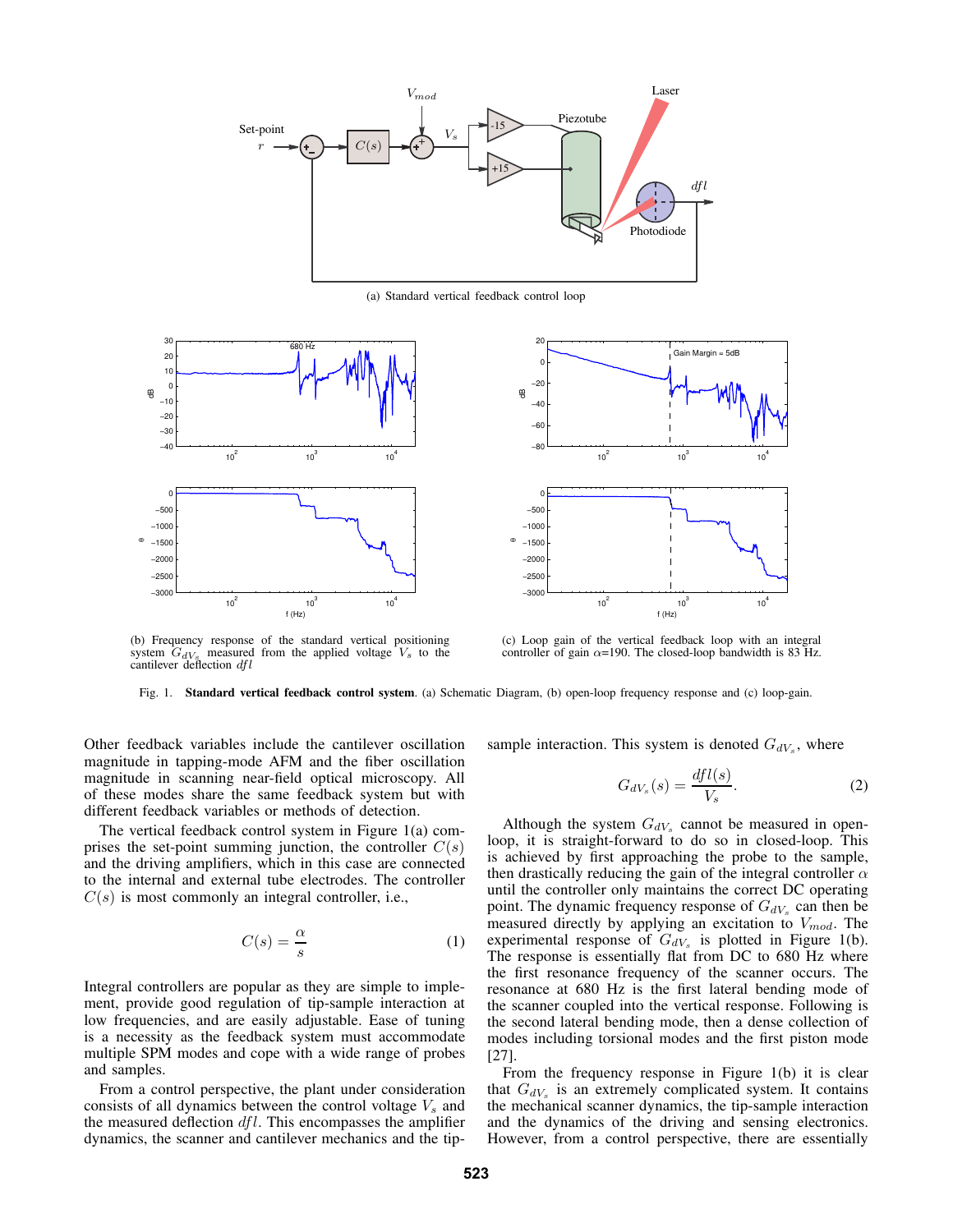only two important features: the DC sensitivity  $G_{dV_s}(0)$  and the first resonance mode.

The DC sensitivity is a function of the amplifier gain, scanner sensitivity, cantilever geometry, sample stiffness, and detector sensitivity. All of these are constants except for the cantilever geometry and sample stiffness, which can vary widely. The variation in these parameters is the foremost reason that vertical feedback controllers must be retuned whenever a significant change in the cantilever or sample is made.

While the DC sensitivity of  $G_{dV_s}$  is a function of many microscope properties, the dynamic characteristics of  $G_{dV_s}$ are clearly dominated by the scanner mechanics. Although the tip-sample interaction and cantilever dynamics are also important, these occur at much higher frequencies than the first scanner resonance and have little effect on the control performance. Instead, the maximum controller gain and closed-loop bandwidth are dependent on the resonance frequency and damping ratio of the first resonant mode. This can be understood by considering the frequency response of the controller loop-gain  $C(s) \times G_{dV_s}(s)$  plotted in Figure  $1(c)$ .

From the plot of loop-gain in Figure 1(c), it is clear that the controller gain is limited by the low gain-margin imposed by the first mechanical resonance at 680 Hz. Due to the large phase drop at this frequency, the loop-gain must be less than 0 dB if the system is to be stable. The condition when this occurs is

$$
P\ G_{dV_s}(0)\ \frac{\alpha}{\omega_1} < 1,\tag{3}
$$

where  $P$  is the difference between the DC sensitivity  $G_{dV_s}(0)$  and the peak magnitude of the first resonance mode and  $\omega_1$  is the first resonance frequency. P is easily measured in decibels from the magnitude frequency response. In Figure 1(b),  $P$  is approximately 15 dB or 5.6. Note: If  $P$  is measured in  $dB$ , the value of  $P$  must be converted to linear magnitude.

Rather than simply a condition on stability, it is preferable to procure a condition that guarantees a certain amount of gain-margin, i.e. the additional gain that can be added to the loop before the system becomes unstable. This figure is commonly chosen to be 2, or equivalently 6 dB. With the inclusion of gain-margin in the expression for maximum loop-gain, equation (3) becomes

$$
P\ G_{dV_s}(0)\ \frac{\alpha}{\omega_1} < \frac{1}{\text{gain-margin}},\tag{4}
$$

where gain-margin should be expressed as a linear quantity.

From the expression of maximum loop-gain in equation (4), the maximum controller gain  $\alpha_{\text{max}}$  can be derived,

$$
\alpha_{\max} < \frac{\omega_1}{P \ G_{dV_s}(0)} \times \frac{1}{\text{gain-margin}}.\tag{5}
$$

That is, the controller gain can be increased if the first resonance frequency  $\omega_1$  is increased or the magnitude of the resonance peak is decreased.

With an integral controller, the closed-loop transfer function can be approximated by

$$
G_{cl}(s) = \frac{\alpha G_{dV_s}(0)}{s + \alpha G_{dV_s}(0)}.
$$
 (6)

The maximum closed-loop bandwidth of this system is approximately  $\alpha_{\text{max}} G_{dV_s}(0)$ . If the expression for maximum controller gain (5) is substituted, the maximum closed-loop



Fig. 2. High-speed vertical positioner (a), mounted on the microscope base with an attached sample (b).

bandwidth can be found as a function of only the resonance frequency, peak magnitude and desired gain-margin,

max. bandwidth = 
$$
\frac{\omega_1}{P} \times \frac{1}{\text{gain-margin}}
$$
, (7)

thus, the maximum closed-loop bandwidth increases as the first resonance frequency  $\omega_1$  is increased or the magnitude of the resonance peak is decreased.

Considering the open-loop frequency response in Figure 1(b) and equation (7), the maximum closed-loop bandwidth should be approximately  $680/5.6 = 120$  Hz. With a gainmargin of 5 dB the estimated closed-loop bandwidth decreases to 68 Hz. This compares well to the experimental closed-loop bandwidth of 83 Hz. This value was determined from the closed-loop frequency response plotted in Figure 4. The controller gain was  $\alpha$ =190, which resulted in a gainmargin of 5 dB. The discrepancy between the estimated and measured closed-loop bandwidth is due to the large tolerance in capacitive components used to implement the analog controller.

The imaging consequences of the low vertical feedback bandwidth are discussed in Section VI.

#### IV. HIGH-SPEED VERTICAL POSITIONING

From the previous section, and in particular, from equation (7), it should be clear that the frequency of the first mechanical resonance determines the maximum closed-loop bandwidth of the vertical feedback system. Hence, to improve the closed-loop response, the first resonance frequency of the scanner must be increased.

With a tube scanner, the only practical method of increasing the resonance frequency is to reduce the tube dimensions. However, the maximum lateral deflection is also proportional to the length squared [28], so any increase in resonance frequency is accompanied by a proportional decrease in scan range, which is highly undesirable.

In addition to the detrimental trade-off with scan range, it is also undesirable to modify the tube as this may require significant hardware modifications. These modifications may be difficult to implement, particularly in scan-by-probe systems where the scanner is tightly integrated with the optical and probe assemblies.

A better option than modifying the tube scanner is to replace or augment the vertical positioning function with a secondary positioner. The secondary positioner should be straight-forward to integrate into a new or existing microscope when high-performance vertical feedback is required. Such a device is described in the following.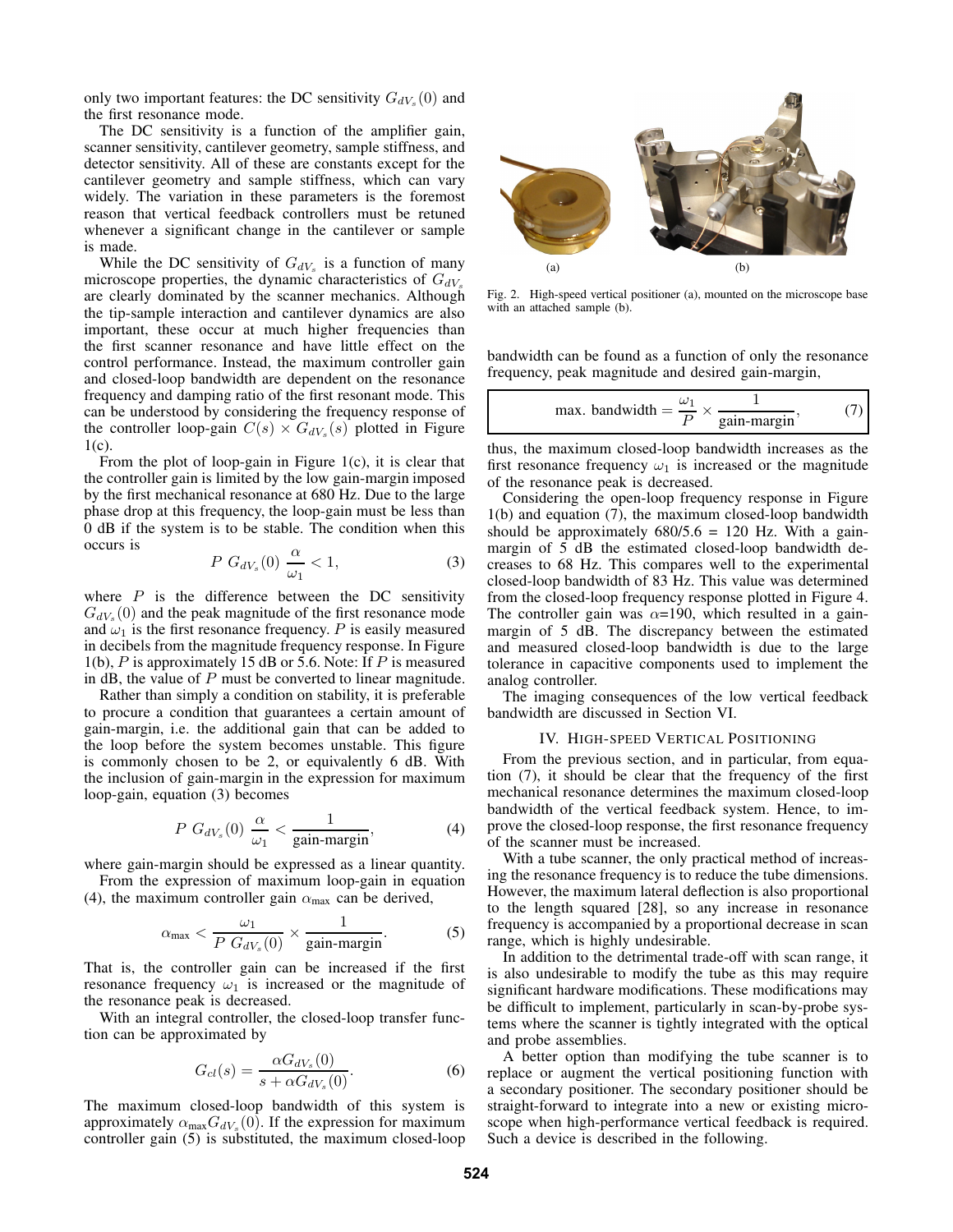

(a) Dual-stage control loop





(b) Frequency response of the dual-stage positioning stage  $G_{ds}$ measured from the dual-stage voltage  $V_{ds}$  to the cantilever deflection dfl

(c) Loop gain of the dual-stage vertical feedback loop with an integral controller of gain  $\alpha$ =10000. The closed-loop bandwidth is 2.7 kHz

Fig. 3. **Dual-stage vertical feedback control system**. (a) Schematic Diagram, (b) open-loop frequency response and (c) loop-gain.

The high-speed positioner pictured in Figure 2 comprises a piezoelectric actuator and small magnet that is highly attracted to the microscope's magnetic base. A mica wafer is used for electrical isolation between the actuator and magnet, and also as a sample substrate. The piezoelectric actuator is an 8-mm diameter multi-layer piezoelectric disk (CMAR02) manufactured by Noliac A/S, Denmark.

The piezoelectric actuator is specified to develop a stroke of 2.7  $\mu$ m at 200 V. However, as the base of the actuator is constrained, the stroke when bonded to the magnet reduces to approximately 1  $\mu$ m. The resonance frequency of the high-speed positioner is 23 kHz, 33 times faster than the piezoelectric tube actuator. However, the penalty is a tenfold reduction in range.

Although a 1- $\mu$ m stroke is sufficient for most forms of scanning probe microscopy, it requires an approach mechanism with extremely fine resolution. In addition, larger samples or tilted samples may also require a greater stroke, up to a few microns in some cases. To alleviate the problem of low stroke, a dual-stage approach is described in the following section that achieves both wide range and fast response.

### V. DUAL-STAGE POSITIONING

To facilitate probe landing and to compensate for thermal drift, a vertical positioning stroke of around 10  $\mu$ m is required in general purpose microscopes. As the high-speed stage in the previous subsection only develops a  $1-\mu m$  stroke, additional stroke is required from the tube scanner. The combined use of the high-speed positioner and piezoelectric tube is commonly referred to as a *dual-stage* actuator. The highspeed stage provides fast, short-range motions for imaging while the tube provides slower, long-range positioning for drift compensation and probe landing. This arrangement is illustrated in Figure 3(a).

Although there are many techniques available for the control of dual stage systems [29], only a small subset are suitable in this application. Here, simplicity is a major consideration as the system must be easily retuned (with a single parameter) for different probe and sample combinations. In addition, simplicity is also required for analog implementation which is demanded by the bandwidth and noise requirements of the control-loop.

With these considerations in mind, one option is to simply utilize the two actuators in different frequency ranges. In Fig-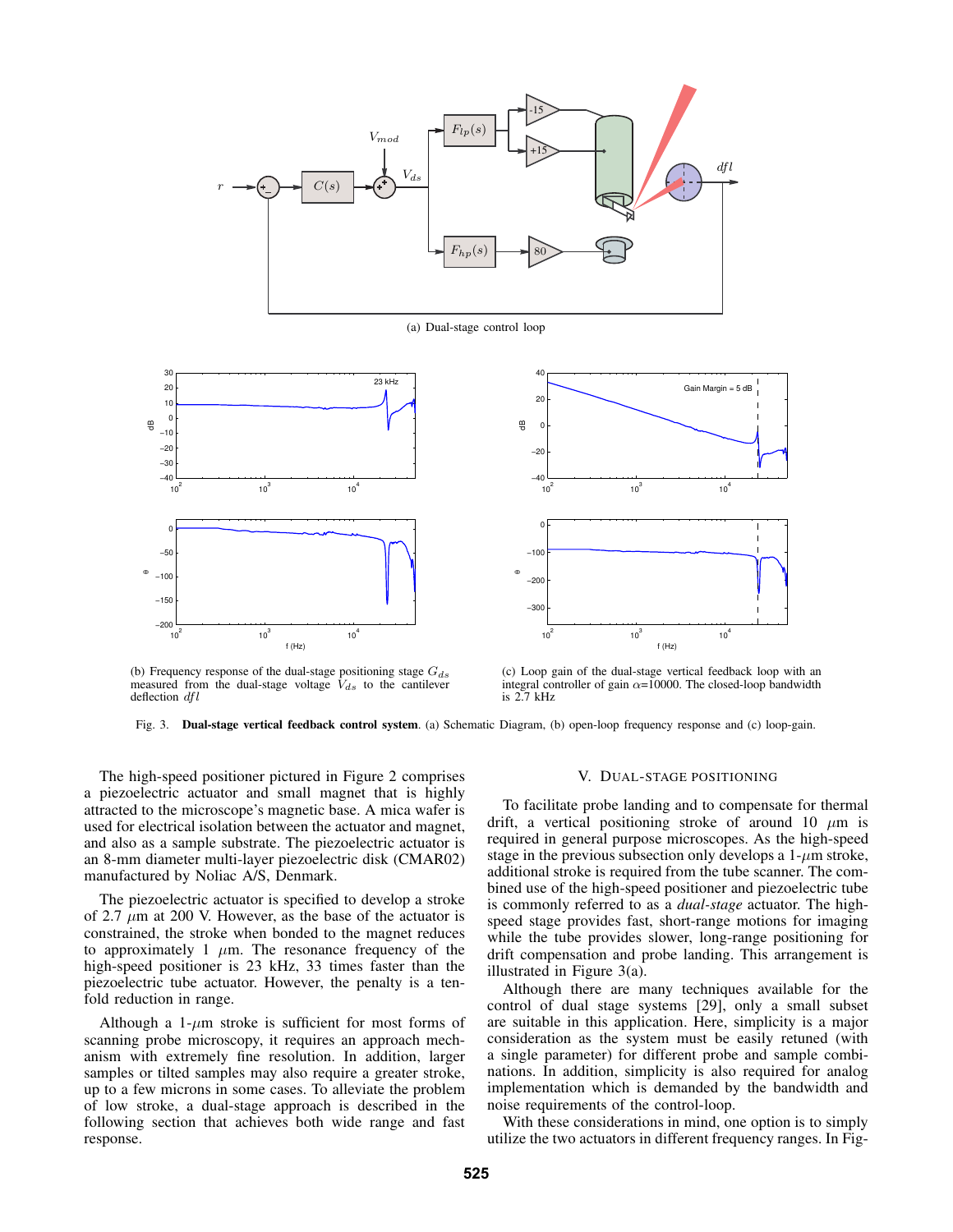

**(b)**  $25 \times 25 \mu$ m constant force images of a 20-nm feature height calibration standard, taken at 142  $\mu$ m/s Without dual-stage Task dual-stage Medium speed dual-stage Fast dual-stage Fast dual-stage



Fig. 4. Performance comparison of a standard vertical feedback controller and dual-stage controller with medium and high gain. The images were recorded at 2.84 Lines/s or 142  $\mu$ m/s.

ure 3(a) a pair of complementary high- and low-pass filters  $F_{hp}$  and  $F_{lp}$  are shown. As these filters are complementary, they sum to 1, i.e.

$$
F_{hp} + F_{lp} = 1.
$$
 (8)

A pair of complementary filters that are easy to implement with an analog circuit are,

$$
F_{hp} = \frac{s}{s + \omega_c} \text{ and } F_{lp} = \frac{\omega_c}{s + \omega_c},\tag{9}
$$

where  $\omega_c$  is the cut-off frequency.

With the complementary filters installed, the dual-stage transfer function from the control voltage  $V_{ds}$  to the deflection  $dfl$ , denoted  $G_{ds}$ , can be expressed as the sum of the slow and fast systems  $G_{dV_s}$  and  $G_{dV_f}$  respectively,

$$
G_{ds} = \frac{dfl}{V_{ds}}\tag{10}
$$

$$
=kF_{hp}G_{dV_f}+F_{lp}G_{dV_s},\qquad(11)
$$

where k is the gain required to equate the sensitivity of  $G_{dV_f}$ to  $G_{dV_s}$ , i.e.

$$
k = \frac{G_{dV_s}(0)}{G_{dV_f}(0)}.
$$
 (12)

In Figure 3(a) a gain of  $k=4$  has been incorporated into the amplifier of the high-speed stage.

By setting the cut-off frequency  $\omega_c$  one decade lower than the lowest resonance frequency of the piezoelectric tube, i.e.  $\omega_c = 2\pi 50$ , the product  $F_{lp}G_{dV_s}$  can be approximated by

 $F_{lp}G_{dV_s}(0)$ . Hence, the dual-stage transfer function  $G_{ds}$  can also be approximated by

$$
G_{ds} = kF_{hp}G_{dV_f} + F_{lp}G_{dV_s}(0)
$$
\n(13)

$$
=k\left(F_{hp}+F_{lp}\right)G_{dV_f}\tag{14}
$$

$$
=kG_{dV_f}.\tag{15}
$$

That is, the dual-stage transfer function has the sensitivity of the long-range piezoelectric tube and the bandwidth of the high-speed stage. The frequency response of this transfer function is plotted in Figure 3(b).

Due to the wide bandwidth of the dual-stage system, an integral controller with a gain of  $\alpha$ =10000 can be applied directly while maintaining a gain-margin of 5 dB. The loopgain with such a controller is plotted in Figure 3(c). The improvement in closed-loop bandwidth and the corresponding imaging improvements are discussed in the following section.

## VI. IMAGING EXPERIMENTS

In this section, the imaging performance of the dualstage system is compared to the standard feedback system described in Section III. Due to a resonance at 680 Hz, the standard feedback system is limited to a gain of  $\alpha$ =190 which results in a closed-loop bandwidth of only 83 Hz. This will be compared to two dual-stage controllers, one with an intermediate gain of  $\alpha$ =1000, and another with the maximum gain of  $\alpha$ =10000.

The closed-loop frequency response, from  $r$  to  $dfl$ , is plotted in Figure 4(a). Clearly the dual-stage controllers